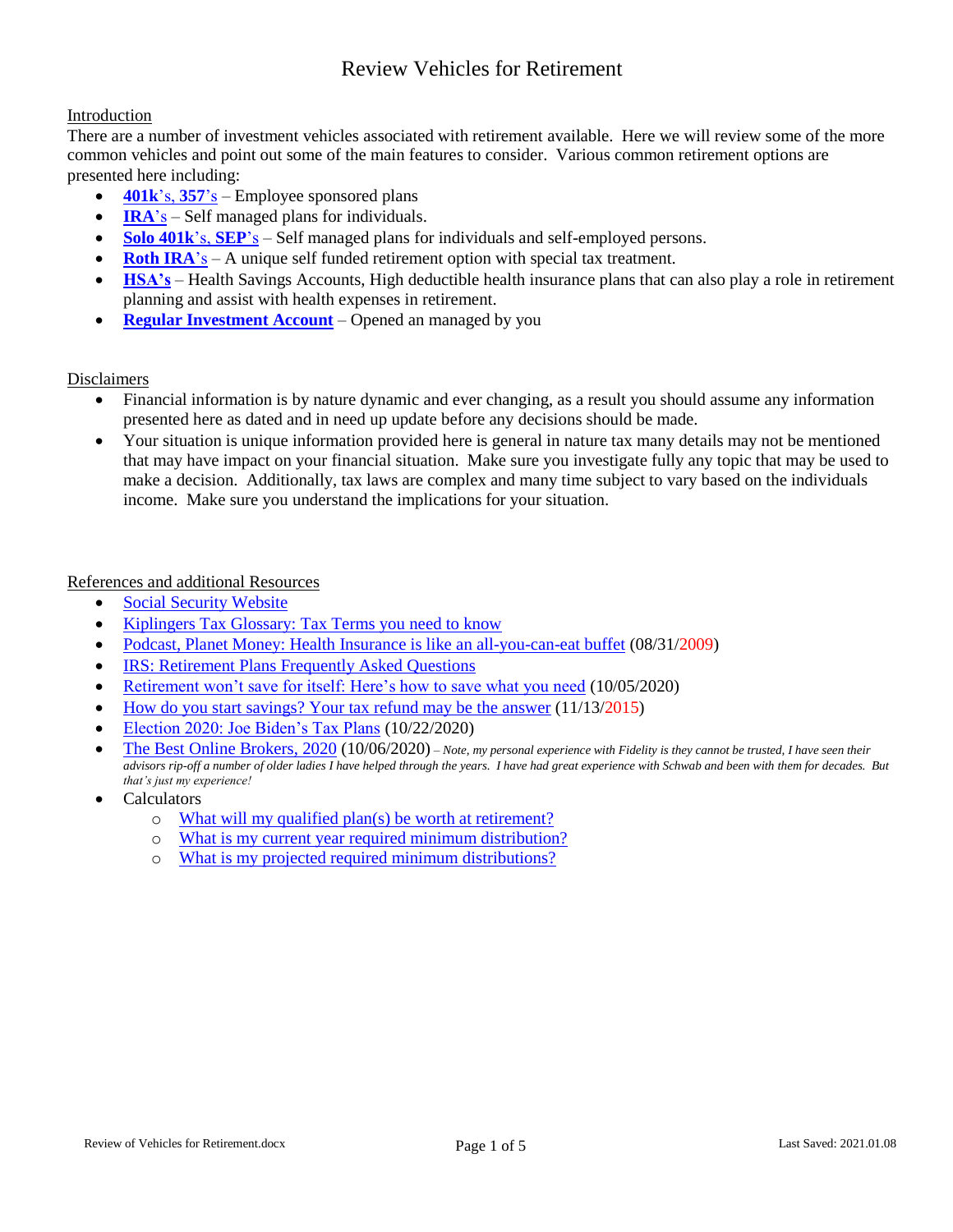<span id="page-1-1"></span><span id="page-1-0"></span>

| Vehicle                                                                                   | Pros                                                                                                                                                                                                                                                                                                                                                                                                                                                                                                                                                                                                                                                                                                                                                       | Cons                                                                                                                                                                                                                                                                                                                                                                                                                                                                                   | References                                                                                                                                                                                                                                                                                                                                                                                                                                                                                                                                        |
|-------------------------------------------------------------------------------------------|------------------------------------------------------------------------------------------------------------------------------------------------------------------------------------------------------------------------------------------------------------------------------------------------------------------------------------------------------------------------------------------------------------------------------------------------------------------------------------------------------------------------------------------------------------------------------------------------------------------------------------------------------------------------------------------------------------------------------------------------------------|----------------------------------------------------------------------------------------------------------------------------------------------------------------------------------------------------------------------------------------------------------------------------------------------------------------------------------------------------------------------------------------------------------------------------------------------------------------------------------------|---------------------------------------------------------------------------------------------------------------------------------------------------------------------------------------------------------------------------------------------------------------------------------------------------------------------------------------------------------------------------------------------------------------------------------------------------------------------------------------------------------------------------------------------------|
| Common<br>IRA's, 401k's,<br>SEP, Solo<br>401k's, 357,<br>etc.<br><b>NOT Roth</b><br>IRA's | Reduce your adjusted gross income (AGI) dollar-for-<br>$\bullet$<br>dollar.<br>You may qualify for a Retirement Savers tax credit of<br>$\bullet$<br>up to \$1,000 for contributions to an IRA or other<br>retirement tax plan.                                                                                                                                                                                                                                                                                                                                                                                                                                                                                                                            | Must have earned income to participate.<br>$\bullet$<br>If you withdraw funds before 59.5 years old you are subject to<br>$\bullet$<br>10% penalty.<br>Very strict requirements of distributions at age 72 based on<br>$\bullet$<br>morbidity tables.<br>All withdraws contribute to your taxable income in the year<br>$\bullet$<br>you withdraw the money.<br>Losses from bad investments cannot be used to offset gains in<br>$\bullet$<br>good investments.                        | Information on contribution limits to 401k's, IRA's,<br>Roth's for 2021 (11/05/2020)<br>Kiplinger $IRA's$ – Webpage with IRA related articles.<br><b>US Securities and Exchange Commission: Required</b><br><b>Minimum Distribution Calculator</b><br><b>IRS: Required Minimum Distribution Worksheets</b><br>IRS: Exceptions to the Tax on Early Distributions<br>$\bullet$                                                                                                                                                                      |
| 401k, 357                                                                                 | See Common IRA'setc. Pros section<br>$\bullet$<br>$2020/2021$ contribution limit = \$19,500<br>$\bullet$<br>$50+$ allowed \$6,500 catch-up<br>$\circ$<br>Usually available through work.<br>Business may match some contributions; if so<br>$\bullet$<br>contribute at least this amount each year.                                                                                                                                                                                                                                                                                                                                                                                                                                                        | See Common IRA'setc. Cons section<br>$\bullet$<br>$2020/2021$ contribution limit = \$19,500<br>$\bullet$<br>$50+$ allowed \$6,500 catch-up<br>$\circ$<br>Rule of 55: Many 401k's will allow withdraw before 59.5<br>$\bullet$<br>without penalty provided:<br>1. You are retiring from work.<br>$\circ$<br>2.401k fund remains at work.<br>$\circ$<br>Note: If you convert a 401k to an IRA you cannot use this<br>$\bullet$<br>early withdraw exception.                              | Can the <b>Rule of 55</b> help you plan for retirement?<br>Calculators<br>$\bullet$<br>What may my $401(k)$ be worth?<br>$\circ$<br>What is the impact of increasing my $401(k)$<br>$\circ$<br>contribution?<br>How do I maximize my employer $401(k)$<br>$\circ$<br>match?<br>What is the impact of early withdrawal from<br>$\circ$<br>$mv\ 401(k)?$<br>Compare a Roth $401(k)$ to a Traditional $401(K)$<br>$\circ$<br>How much retirement income may my $401(k)$<br>$\circ$<br>provide?                                                       |
| <b>IRA</b>                                                                                | See Common IRA'setc. Pros section<br>$\bullet$<br>Can Contribute as late as 04/15 for TY2020<br>$\bullet$<br>Contribution Limits(2020/2021) of \$6,000 or \$7,000<br>(50 and older) per person.<br>Even if participating in 401k, can contribute if single<br>$\bullet$<br>and your income is $$65,000$ or less $$104,000$ if<br>married filing jointly.<br>Spouses with little or no earned income for 2020 can<br>$\bullet$<br>also make an IRA contribution as long as their spouse<br>has sufficient earned income to cover both<br>contributions.<br>You can convert a regular IRA to a Roth IRA, but the<br>$\bullet$<br>conversion will go towards your taxable income on<br>the year you make the conversion (Partial conversions<br>are allowed). | See Common IRA'setc. Cons section<br>$\bullet$<br>May not be able to contribute if participating in a 401k<br>$\bullet$<br>If married one of the spouses must have earned income.<br>$\bullet$<br>New rule (Elimination of Stretch IRA), Inherited IRA's must<br>be fully distributed within 10 years for non-spouse inheriting<br>an IRA. This could have serious implications to taxable<br>income for person(s) inheriting the IRA. There are exceptions<br>for age and disability. | Fund your IRA, Cut your Taxes (12/18/2020)<br>IRS: Publication 590-B Distributions from individual<br>$\bullet$<br>Retirement Arrangements (IRA) – Rules governing IRA<br>distributions.<br>$IRA FAOs - Distributions(With draws) - IRS website$<br>$\bullet$<br>listing rules on IRA distributions.<br>Calculators<br>$\bullet$<br>How much can I contribute to an IRA?<br>$\circ$<br>How much retirement income may an IRA<br>$\circ$<br>provide?<br>Should I convert to a Roth IRA?<br>$\circ$<br>72(t) early distribution analysis<br>$\circ$ |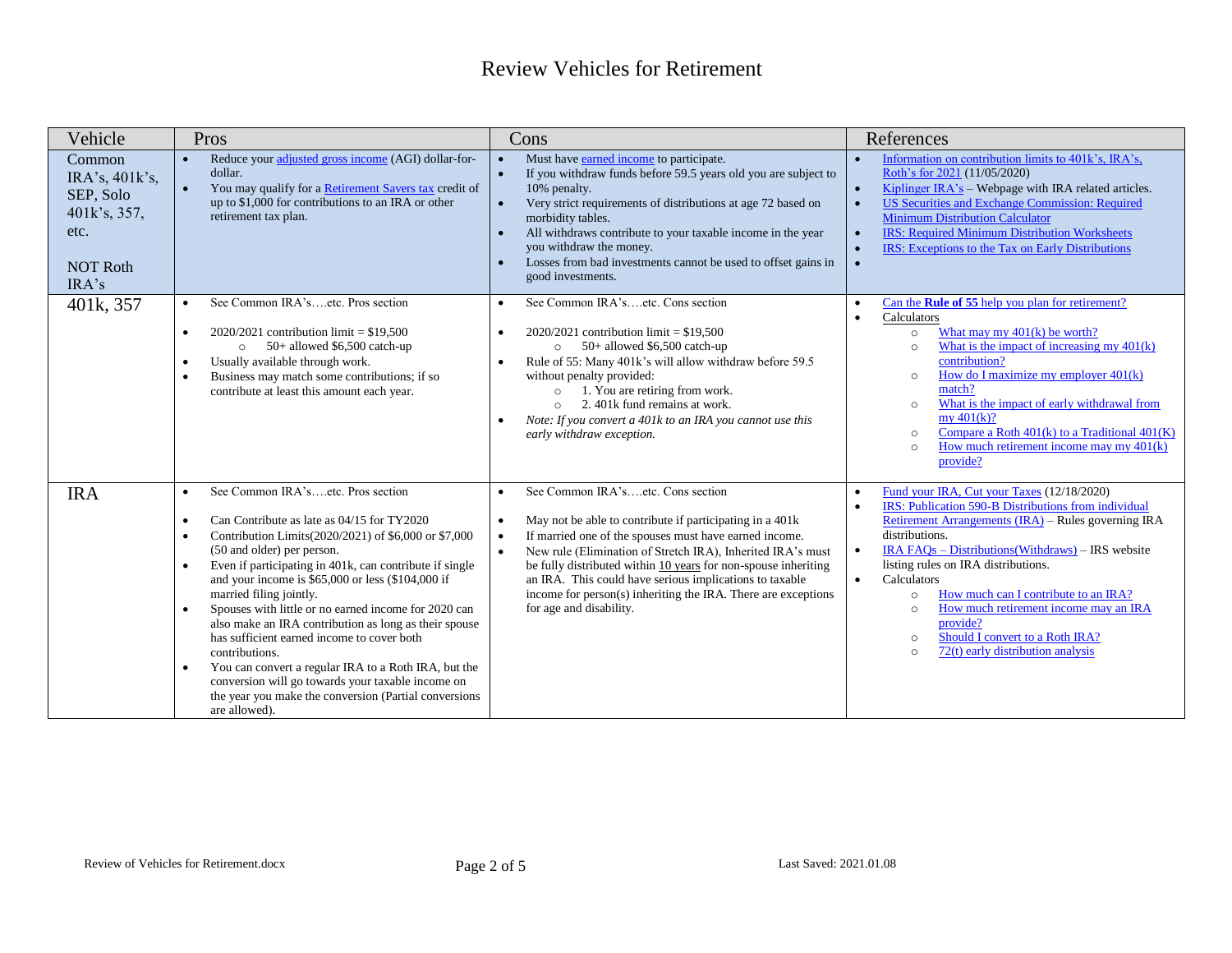<span id="page-2-1"></span><span id="page-2-0"></span>

| Vehicle              | Pros                                                                                                                                                                                                                                                                                                                                                                                                                                                                                                                                                                                                                 | Cons                                                                                                                                                                                                                                                                                                | References                                                                                                                                                                                                                                                                                                                                                                                                                                                                                                                                                                                                                 |
|----------------------|----------------------------------------------------------------------------------------------------------------------------------------------------------------------------------------------------------------------------------------------------------------------------------------------------------------------------------------------------------------------------------------------------------------------------------------------------------------------------------------------------------------------------------------------------------------------------------------------------------------------|-----------------------------------------------------------------------------------------------------------------------------------------------------------------------------------------------------------------------------------------------------------------------------------------------------|----------------------------------------------------------------------------------------------------------------------------------------------------------------------------------------------------------------------------------------------------------------------------------------------------------------------------------------------------------------------------------------------------------------------------------------------------------------------------------------------------------------------------------------------------------------------------------------------------------------------------|
| Solo 401k's<br>SEP's | Popular Plans for Self-Employed persons:<br>$\bullet$<br>Solo 401k Contribution limits for 2020 as<br>$\cap$<br>high as \$63,500 for TY2020<br>SEP contribution limits for 2020 as high as<br>$\circ$<br>\$57,000 for TY2020.<br>Reduce your adjusted gross income (AGI) dollar-for-<br>dollar.<br>Note 1: There are many similarities between these<br>plans and 401k's and IRA's<br>Note 2: You can probably convert a these plans<br>directly or indirectly to a Roth IRA, but the<br>conversion will go towards your taxable income on<br>the year you make the conversion (Partial<br>conversions are allowed). | Note: I don't know a lot about these plans since I have never<br>used them, so please verify all information here before<br>implementing.                                                                                                                                                           | New Pass-Through Tax Deduction could be a bust for<br>$\bullet$<br>business owners $(11/21/2019)$<br>Retirement plans for the entrepreneur (06/11/2019)<br>Comparing self-employed retirement plans: solo 401k vs.<br>SEP IRA vs. Simple IRA (03/14/2018)                                                                                                                                                                                                                                                                                                                                                                  |
| Roth IRAs            | Allowed withdraws are TAX FREE (do not contribute<br>$\bullet$<br>to your taxable income).<br>Contribution Limits(2020/2021) of \$6,000 or \$7,000<br>(50 and older) per person.<br>No Required Minimum Distribution (RMD)<br>requirements.<br>Even if your AGI is over limits to contribute directly<br>to a Roth, there is a "Back door" that most folks can<br>use to make a contribution to a Roth.<br>Great tool for estate planning, beneficiary's receive<br>tax free.                                                                                                                                        | Contributions are NOT tax deductible when made.<br>Contributions allowed based on income, but there is a work-<br>around (Back door).<br>Can play key role in limiting taxable income (see Roth<br>Discussion below).<br>Withdraw from any earning before 59.5 are taxable. (5 year<br>limit rule). | Why are Roth conversions so trendy right now? The case<br>$\bullet$<br>FOR and AGAINST them (10/23/2020)<br>6 Reasons you should NOT do a Roth conversion<br>(10/27/2020)<br>Your Guide to Roth Conversions - Outline rules and<br>$\bullet$<br>strategies for Roth Conversions (11/24/2020)<br>Getting around income limits for a Roth IRA (03/22/2014)<br>How the Backdoor Roth IRA Contribution Works<br>(01/20/2019)<br>Roth IRA's for children – Dated article, but principle<br>applies, actual amounts may have changed.<br>Investopedia: Roth IRA Beneficiary Rules<br>Calculator: Should I convert to a Roth IRA? |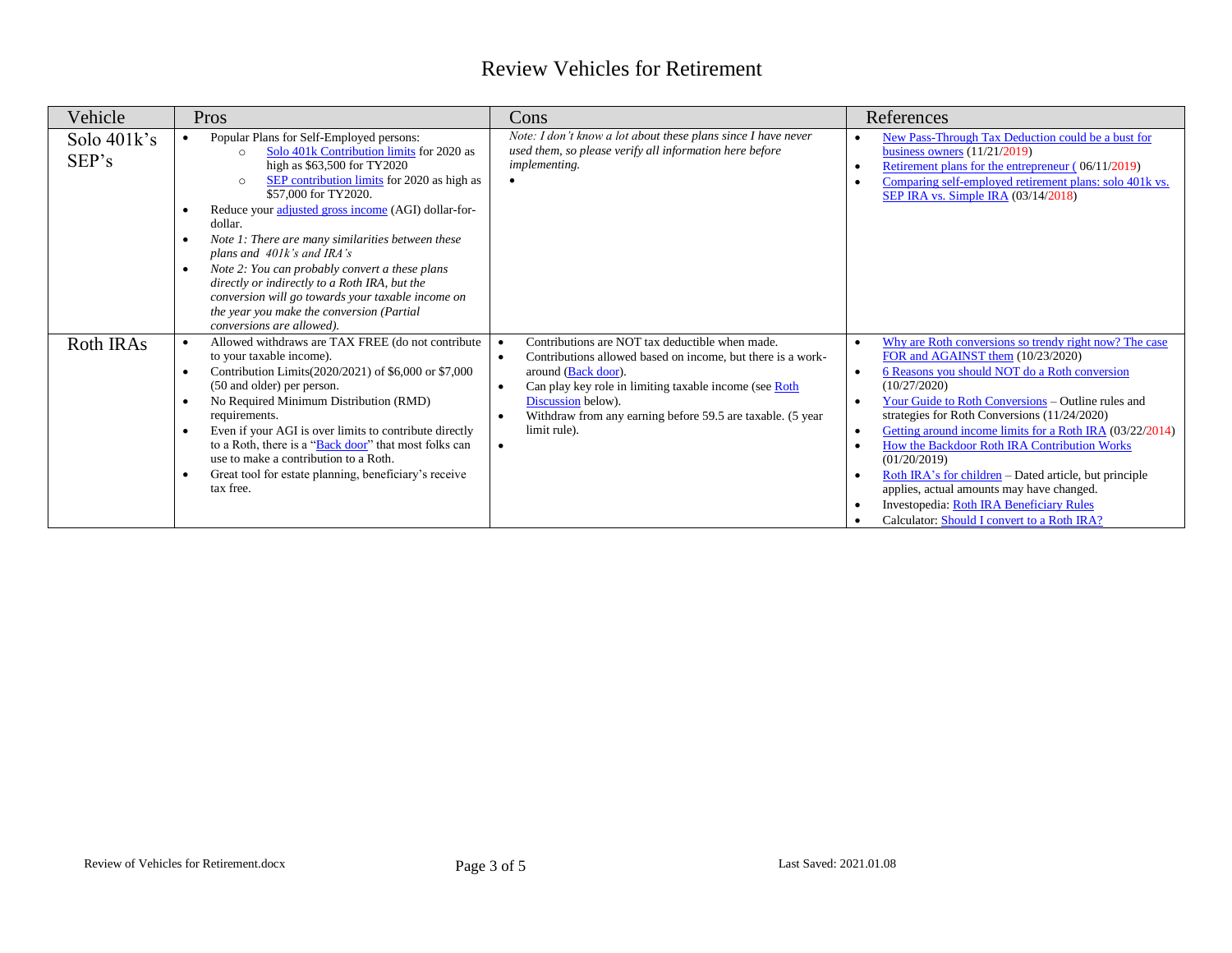<span id="page-3-0"></span>

| Vehicle               | Pros                                                                                                                                                                                                                                                                                                                                                                                                                                                                                                                                                                                                                                                                                                                                                                                                                                                                                                                                                                                                                                                                                                         | Cons                                                                                                                                                                                                                                                                                                                                                                                                                                                                                                                                                                   | References                                                                                                                                                                                                                                                                                                                                                                                                                                                                                                                                                                                                                                                                                                                                                                                                                                                                                                                                                                                                                                                                                                                                                                                              |
|-----------------------|--------------------------------------------------------------------------------------------------------------------------------------------------------------------------------------------------------------------------------------------------------------------------------------------------------------------------------------------------------------------------------------------------------------------------------------------------------------------------------------------------------------------------------------------------------------------------------------------------------------------------------------------------------------------------------------------------------------------------------------------------------------------------------------------------------------------------------------------------------------------------------------------------------------------------------------------------------------------------------------------------------------------------------------------------------------------------------------------------------------|------------------------------------------------------------------------------------------------------------------------------------------------------------------------------------------------------------------------------------------------------------------------------------------------------------------------------------------------------------------------------------------------------------------------------------------------------------------------------------------------------------------------------------------------------------------------|---------------------------------------------------------------------------------------------------------------------------------------------------------------------------------------------------------------------------------------------------------------------------------------------------------------------------------------------------------------------------------------------------------------------------------------------------------------------------------------------------------------------------------------------------------------------------------------------------------------------------------------------------------------------------------------------------------------------------------------------------------------------------------------------------------------------------------------------------------------------------------------------------------------------------------------------------------------------------------------------------------------------------------------------------------------------------------------------------------------------------------------------------------------------------------------------------------|
| <b>HSA</b>            | Plans are usually greatly subsidized by employers.<br>$\bullet$<br>HSA is similar to a IRA in many respects in that it is<br>$\bullet$<br>associated with you so if/when you leave a place of<br>employment you keep the account and money<br>accumulated.<br>Triple Tax Advantage:<br>$\bullet$<br>Contributions to HSA are pre-tax, so<br>$\circ$<br>lowers your taxable income.<br>Withdraws for approved health related<br>$\circ$<br>bills are not taxed.<br>Growth in a HSA from investments is<br>$\circ$<br>untaxed<br>Most HSA pay interest and have limited investment<br>$\bullet$<br>options once you have a baseline balance determined<br>by the company administrating the HSA.<br>When you reach age 65, there's no longer a penalty<br>$\bullet$<br>(20%) for withdrawing HSA funds to use for non-<br>medical expenses, but you will owe income tax on the<br>withdrawals if not used for a medical expense(similar<br>to an IRA).<br>You use the account to pay for the medical expenses<br>$\bullet$<br>of a spouse or other family members even if they<br>aren't covered by your HDHP. | Pressure to save money in your HSA may lead you not to seek<br>medical care when needed.<br>More responsibility is put on the customer for medical<br>decisions.<br>Expenses up to a limit are paid out-of pocket by you.<br>$\bullet$<br>Budgeting health care expenses is up to you.<br>$\bullet$<br>If you have a lot of medical expenses you may not accumulate<br>$\bullet$<br>funds in your HSA.<br>If you take money out of a HSA for non-medical expenses<br>$\bullet$<br>you will have to pay taxes on it and there will be a 20%<br>penalty (before age 65). | HSA Contribution limits and other requirements<br>$\bullet$<br>(10/29/2020)<br>How does a health savings account (HSA) work?<br>$\bullet$<br>(05/26/2020)<br>FAQs on Health Savings Accounts (01/27/2017)<br>$\bullet$<br>IRS Publication 696: Health Savings Accounts and Other<br>$\bullet$<br>Tax-Favored Health Plans (TY2019)<br>Health savings accounts: Is an HSA right for you? (Mayo<br>$\bullet$<br>Clinic)<br>Health Savings Accounts get even better (07/03/2020)<br>$\bullet$<br>Tapping the power of a Health Savings Account<br>$\bullet$<br>(05/05/2020)<br>10 Myths about Health Savings Accounts (11/08/2018)<br>$\bullet$<br>Making the most of a Health Savings Account Once you<br>turn age 65 (03/08/2019)<br>High-Deductible Health policies linked to delayed<br>diagnosis and treatment $(04/18/2019)$<br>Who benefits from Health Savings Accounts (03/14/2017)<br>$\bullet$<br>Health Savings Account change in 2018 could trip up<br>some consumers (04/03/2018)<br>How your HSA can reimburse you for Medicare<br>Premiums Paid (03/27/2019)<br>Tap an IRA Tax-Free with an HSA Rollover (02/08/2019)<br>Calculator: What may my Health Savings Account (HSA)<br>be worth? |
| Investment<br>Account | Anyone can open these, no income requirements or<br>$\bullet$<br>employment requirements.<br>No limits on withdraws<br>$\bullet$<br>No impact on taxes for withdraws.<br>$\bullet$<br>Gains on Stock sales have better treatment for<br>$\bullet$<br>investment held for long-term (over 1 year).<br>Losses from stock sales might be able to be used<br>$\bullet$<br>against gains to help with taxes.<br>Inheritance from investment accounts are valued at<br>$\bullet$<br>date-of-death, and will probably be tax-free without<br>restrictions seen in IRA's.                                                                                                                                                                                                                                                                                                                                                                                                                                                                                                                                            | No tax advantage for placing money in account<br>Gains on stocks are taxed the year the stock is sold.<br>$\bullet$<br>Short term Gains (less than one year) investment<br>$\circ$<br>gains are taxed at your tax rate.<br>Lon Term Gains (Investments held longer than one<br>$\circ$<br>year) are taxed at a lower rate.                                                                                                                                                                                                                                             | The 2021 Capital Gains Tax Rate Thresholds are out -<br>What rate will you pay? $(10/27/2020)$<br>What is Capital Gains Tax Rate? (06/11/2020)<br>$\bullet$<br>Will Joe Biden raise YOUR taxes? (11/09/2020)<br>$\bullet$<br>The Best Online Brokers, $2020(10/06/2020) - Note$ , my<br>personal experience with Fidelity is they cannot be<br>trusted, I have seen their advisors rip-off a number of<br>older ladies I have helped through the years. I have had<br>great experience with Schwab and been with them for<br>decades. But that's just my experience!                                                                                                                                                                                                                                                                                                                                                                                                                                                                                                                                                                                                                                    |